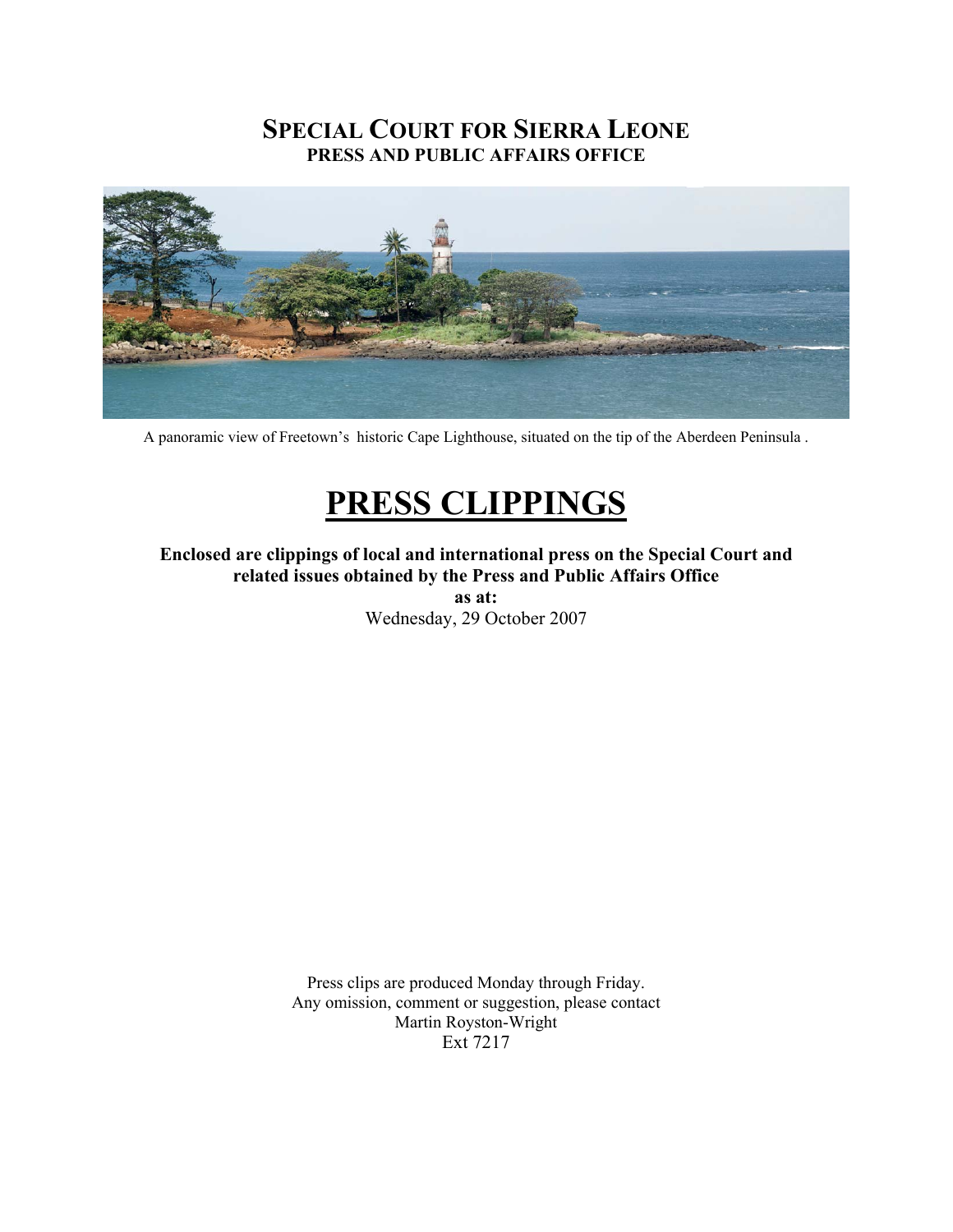| <b>International News</b>                                                   |           |  |
|-----------------------------------------------------------------------------|-----------|--|
| African immigrant, accused of war crimes, sits in jail in Texas $\angle AP$ | Pages 3-4 |  |
| UNMIL Public Information Office Media Summary / UNMIL                       | Pages 5-6 |  |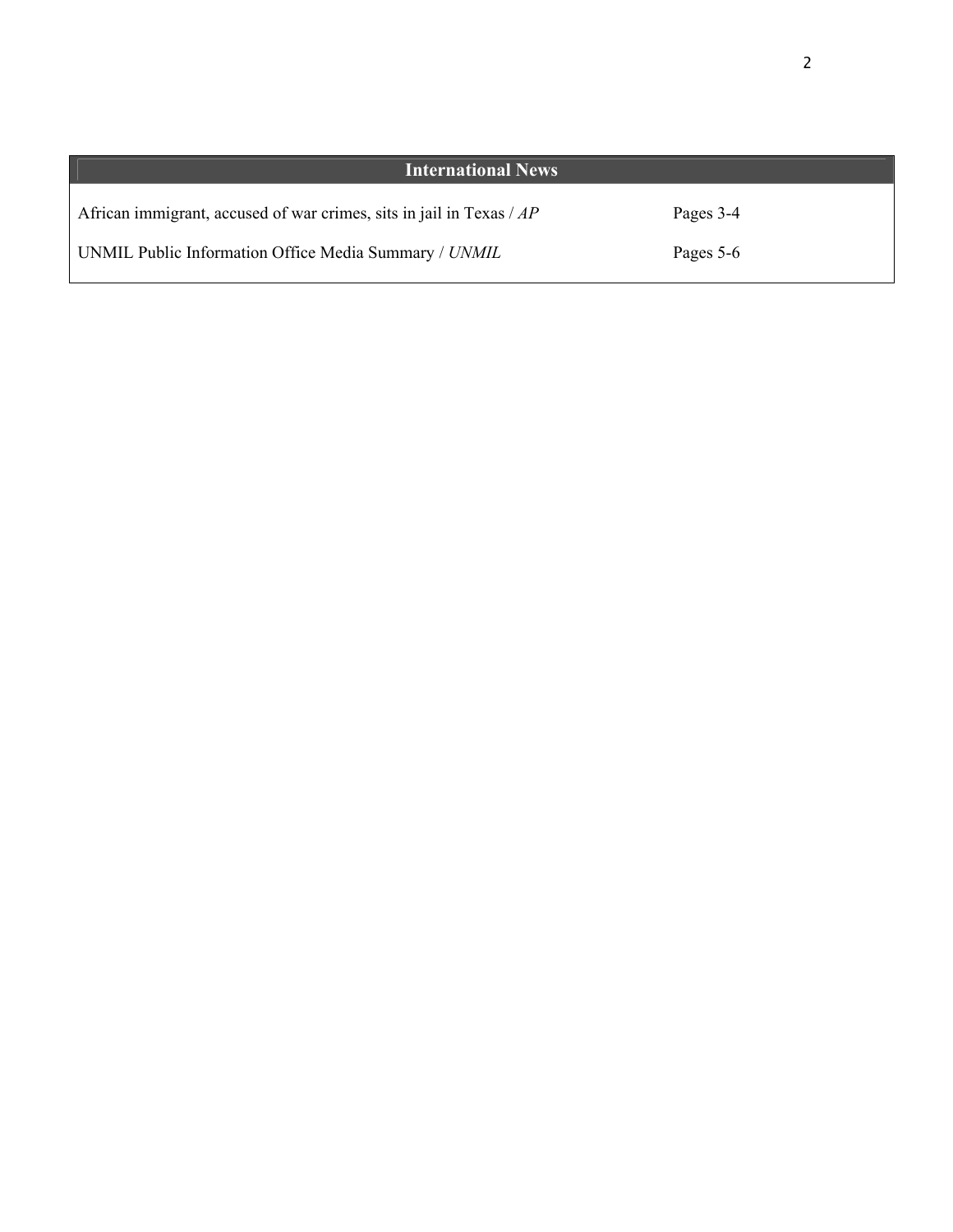# The Associated Press

Tuesday, 16 October 2007

#### **African immigrant, accused of war crimes, sits in jail in Texas**

Samuel Komba Kambo and his wife arrived at a government office for what they assumed was a routine green card interview last October. Within minutes, he was handcuffed and accused of war crimes in his native Sierra Leone.

A fuel analyst with an MBA from the University of Texas, Kambo figured questions about the execution of 29 counter-revolutionaries in Sierra Leone would be resolved quickly and he would be allowed to return to his family in Austin in a matter of days or weeks.

Nearly a year later, he sits in jail in Texas, even though an immigration judge said one of Kambo's chief accusers was unreliable, and the government of Sierra Leone has no interest in prosecuting him.

The Immigration and Customs Enforcement agency claims that Kambo was involved in the executions and wants him deported. Using post-Sept. 11 detention laws that give authorities broad power to keep immigrants in custody, ICE has appealed the judge's order that Kambo be released on bail. The case is now before the Board of Immigration Appeals.

"It's like you're fighting with your hands tied behind your back. It's very unfair," Kambo, the former energy minister for the military government that took power in Sierra Leone in 1992, told The Associated Press from a detention center in San Antonio.

A Federal Register publication says ICE sought automatic stays in fiscal year 2004 to keep 273 immigrants in custody during deportation proceedings despite judges' rulings that they be released on bail.

Kambo's attorney, Simon Azar-Farr, has gone to federal court in hopes of getting Kambo released on a writ of habeas corpus. A hearing is set for Thursday.

ICE spokeswoman Nina Pruneda would not comment on the case.

Judy Rabinovitz of the American Civil Liberties Union's Immigrants Rights Project said the government's position is generally that immigrants hold the key to their own cell: Agree to deportation, and the government will let you out.

The 39-year-old Kambo, who came to this country in 1994, has four children born in the United States, ages 4 to 13. Kambo said if he left, his children would effectively be deported, too, and would be denied the education and other opportunities available here.

"It's better for us to sacrifice for the kids," he said.

In 1992, at age 23, he was part of a group of military officers who bloodlessly overthrew a government they said was failing to provide them the arms and supplies they needed to fend off attacks from rebels sponsored by Charles Taylor, the former Liberian president who now faces crimes-against-humanity charges in The Hague, Netherlands.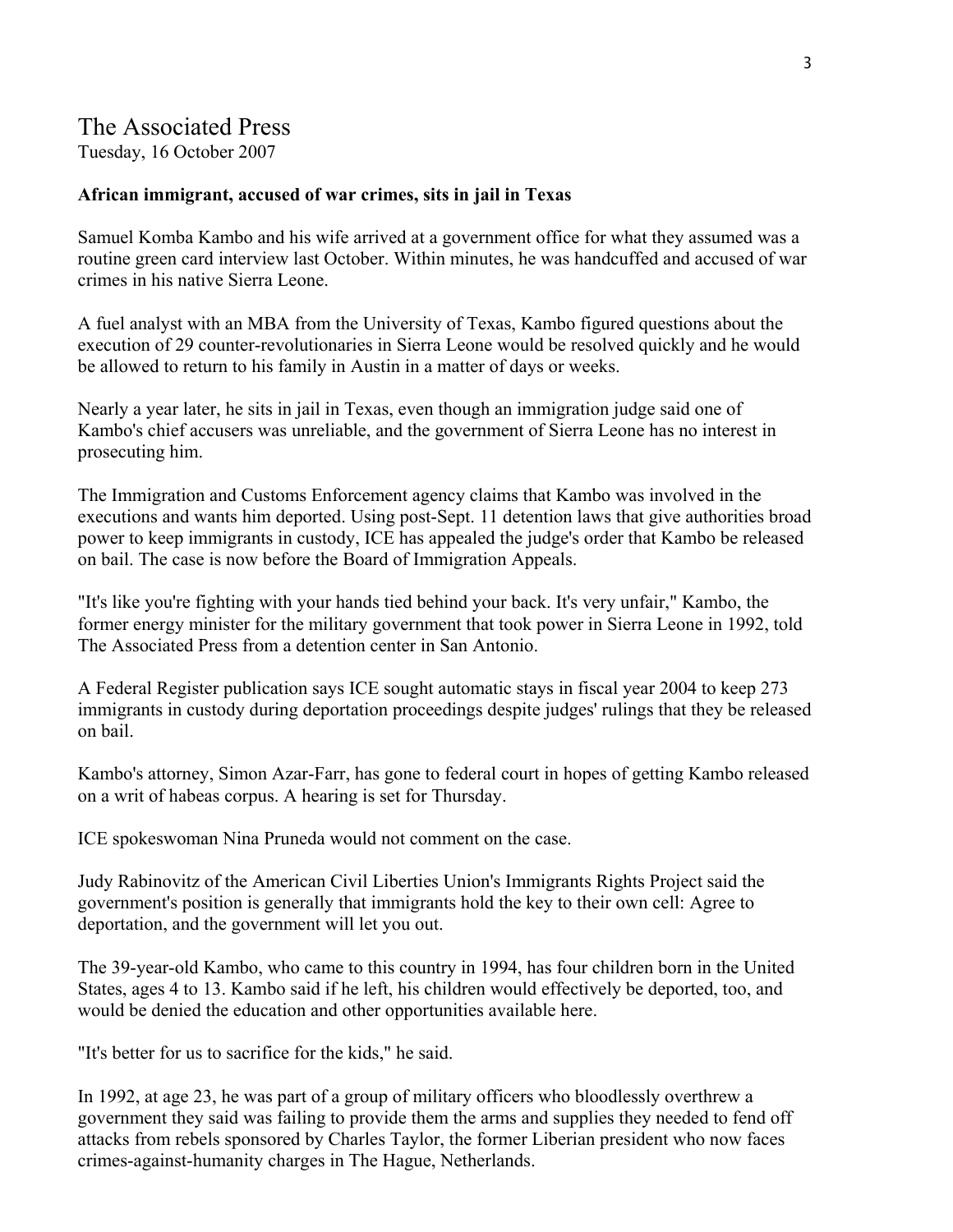Late that year, the provisional government learned of an alleged new coup plan and rounded up 29 suspects, who were ordered executed without trial, according to the U.S. State Department. Kambo said he knew about some of the arrests but was unaware of the plan for executions.

The State Department cited unidentified sources in a 2005 letter accusing Kambo of aiding and approving the executions. "Both sources who were knowlegeable about Kambo were convinced that he aided in the planning for and approval of the mass executions in December 1992," the letter said.

But earlier this year, an immigration judge said that testimony from the one witness who claimed to have direct knowledge of Kambo's involvement a former bodyguard who said Kambo was among those who rounded up the suspects was "riddled with implausibility."

Judge Gary Burkholder said there was "no evidence" that Kambo "`was instrumental' in creating or orchestrating the brutal suppression of alleged coup members."

About a dozen people, including Taylor, have been indicted by a U.N.-backed court on war crimes charges in Sierra Leone. No other indictments are expected, prosecutors have said.

Kambo is not wanted for any crimes in Sierra Leone, and the African country has no interest in his return, according to a letter from Hassan Conteh, deputy chief of that country's embassy in Washington, to his lawyer.

His colleagues at Lower Colorado River Authority, a Texas utility, said they are perplexed that immigration authorities would target Kambo.

"We see a good man and a decent man we respect in a very bad situation that we don't understand," said Robert Cullick. Co-workers have been raising money for Kambo's family, he said.

Kambo said the family has given up its health insurance and is struggling to pay the mortgage.

"At the end of the day, even if you win, it's a mess. Your credit is ruined. Your career is ruined," Kambo said. "They are using this as a means to force me to deport myself."

*Associated Press Writer Clarence Roy-Macaulay contributed to this report from Freetown, Sierra Leone*.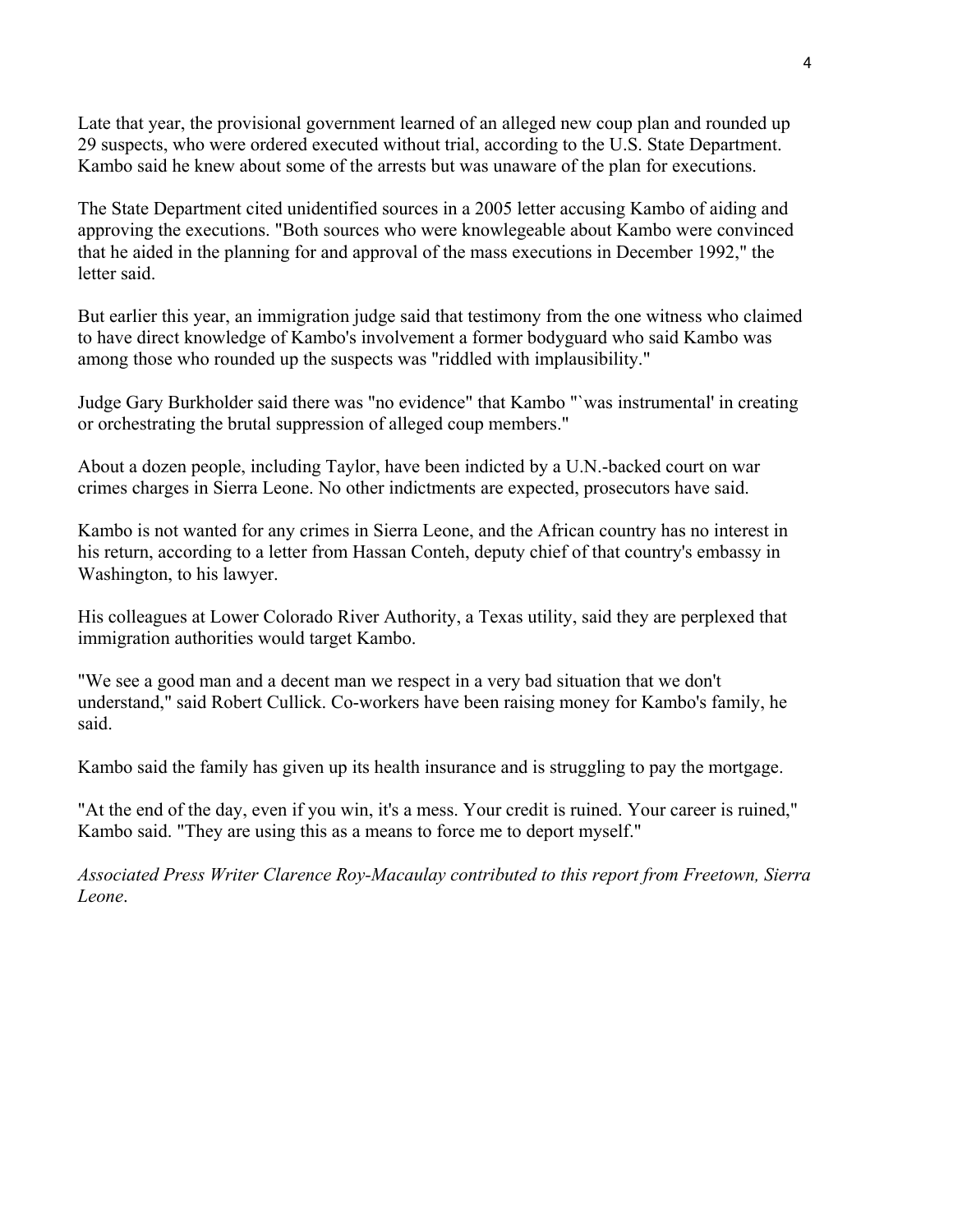

United Nations Mission in Liberia (UNMIL)

## **UNMIL Public Information Office Media Summary 17 October 2007**

*[The media summaries and press clips do not necessarily represent the views of UNMIL.]*

## **International Clips on Liberia**

*There were no relevant stories on Liberia in the international media today.* 

### **International Clips on West Africa**

# **Economic growth in CFA zone insufficient to reduce poverty: official**

PARIS, Oct 16, 2007 (Xinhua via COMTEX) -- The current levels of economic growth within the CFA zone remains week and insufficient to meet the United Nations Millennium Development Goals (MDGs), CFA finance ministers said Tuesday. According to a statement published here at the end of a two-day meeting, the finance ministers "note that growth within the zone remained insufficient to meet the Millennium Development Goals (MDGs)" Economic growth within the zone "is remarkably divided between petroleum importers and exporters

#### **Local Media – Newspaper**

#### **Opposition Parties to Discontinue Support to Ruling UP**

*(National Chronicle, The News, The Analyst, The Informer, New Democrat, Daily Observer, Heritage and The Inquirer)* 

- The opposition Liberty Party and the Congress for Democratic Change said they would disengage with the Government of Liberia if President Ellen Johnson Sirleaf does not change her decision to appoint City Mayors as she has already appointed a City Mayor for Zwedru in Grand Gedeh County in violation of the Liberian Constitution.
- In a statement yesterday, the parties contended that the President's insistence on appointing City Mayors contravenes an agreement between the Government, National Elections Commission, the political parties and other stakeholders that current City Mayors keep their positions until elections are organized.
- The parties described the President's move to appoint City Mayors as "Autocratic", especially where she allegedly ignores the opposition in the governance of the State. They called on UNMIL, the US Embassy and the international community to intervene in the problem.

**Local Media – Radio Veritas** *(News monitored today at 9:45 am)*

**Opposition Political Parties Threaten to Disengage with Ruling Party** 

 *(Also reported on SKY FM, Truth FM, Star Radio and ELBS)* 

#### **National Port Towboat Motor Allegedly Stolen**

• Sources told Radio Veritas that a 9.5 Horse Power Yamaha motor that powers the National Ports Authority towboat was allegedly stolen from the Freeport of Monrovia and that the Liberia Seaport Police which provides security at the Freeport has alerted the Liberia National Police about the theft.